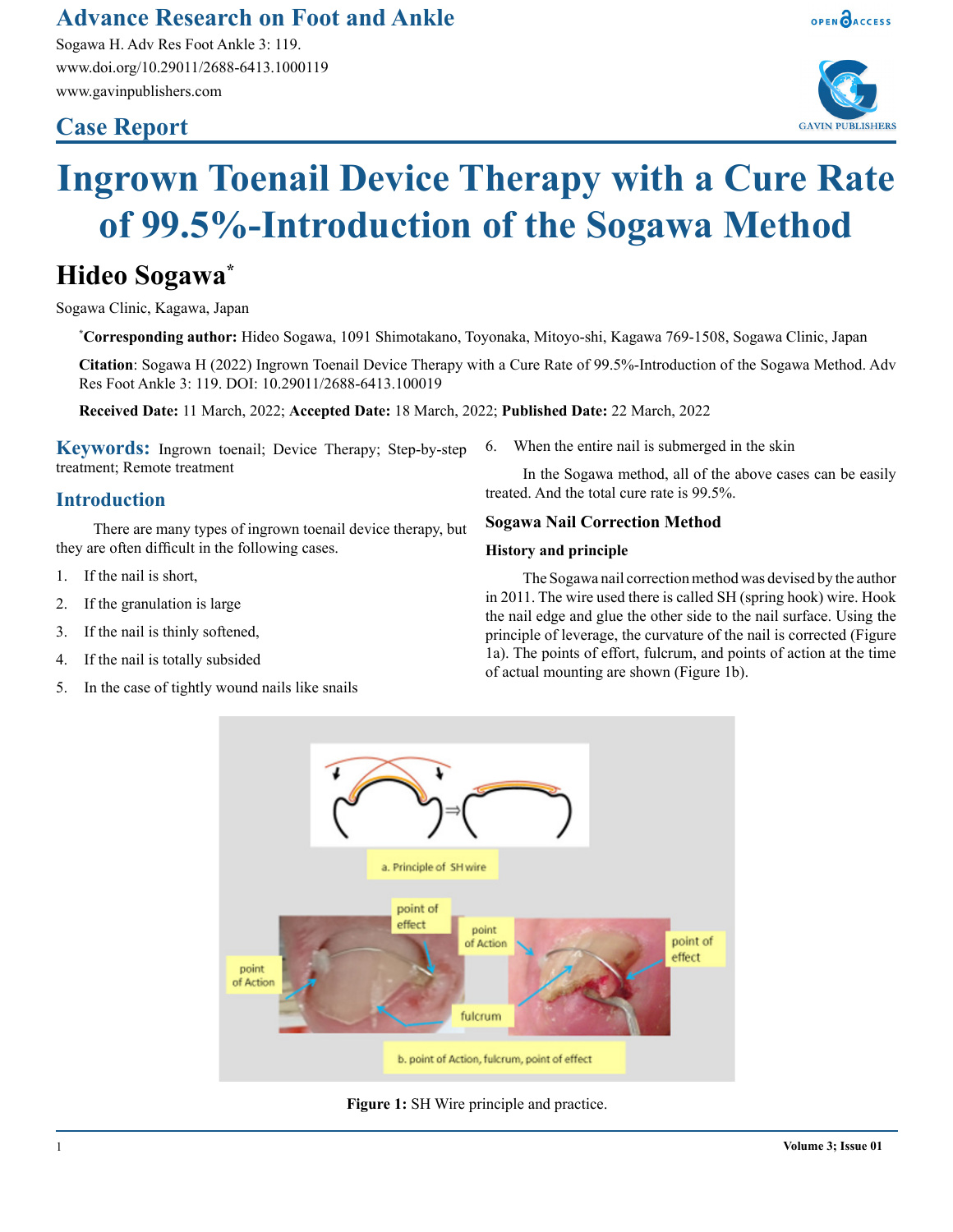**Citation:** Sogawa H (2022) Ingrown Toenail Device Therapy with a Cure Rate of 99.5%-Introduction of the Sogawa Method. Adv Res Foot Ankle 3: 119. DOI: 10.29011/2688-6413.100019

#### **Features of the Sogawa Nail Correction Method**

The most distinctive feature of the Sogawa method is that it uses a step-by-step method for treatment. At the first visit, the  $1<sup>st</sup>$  line painless point treatment is performed. The 1<sup>st</sup> line painless point is the place closest to the invagination within the range where the wire can be hung without pain (Figure 2a). Then, a few days later, the 2nd line painless point treatment is performed. The 2nd line painless point is the point closest to the invagination within the range where the second wire can be hung without pain at the second visit (Figure 2a).



**Figure 2:** 1<sup>st</sup> line 2<sup>nd</sup> line painless point nail edge.

If necessary, perform  $3<sup>rd</sup>$  line painless point treatment. Ingrown toenail painless treatment can be realized by performing such stepwise treatment.

#### **Result**

At our clinic, we treated 8100 ingrown toenails during the 11 years from April 2011 to March 2022 using the Sogawa nail correction method. There were 36 cases that did not heal. For those who did not heal, the phenol method was performed and the course was good. After all, the cure rate in this method was 99.5% (8064/8100).

Anesthesia is not required when performing the Sogawa nail correction method, but in one case, the skin covered the nail thorns so finger block anesthesia was performed. This was the only case that required anesthesia with the Sogawa nail correction method.

### **Case Report**

Case 1 54-year-old woman First visit July 7, 2017

**Chief complaint:** Deeply ingrown toenail Medical history: Nothing to note

**Progress:** Deep ingrown toenail and granulation of the right hallux from 3 months ago (Figure 3a).

**Treatment:** The pain is so strong at the first visit that the wire cannot be hung on the ingrowing part.

Therefore, the  $1<sup>st</sup>$  line painless point treatment was performed (Figure 3b). Two days later the pain and swelling subsided. Therefore, we were able to hang a wire on the  $2<sup>nd</sup>$  line, which is about 2 mm closer to the recess than the  $1<sup>st</sup>$  line. It's called the 2nd line attack (Figure 3c). After that, it progressed smoothly and healed 32 days after the first visit (Figure 3d).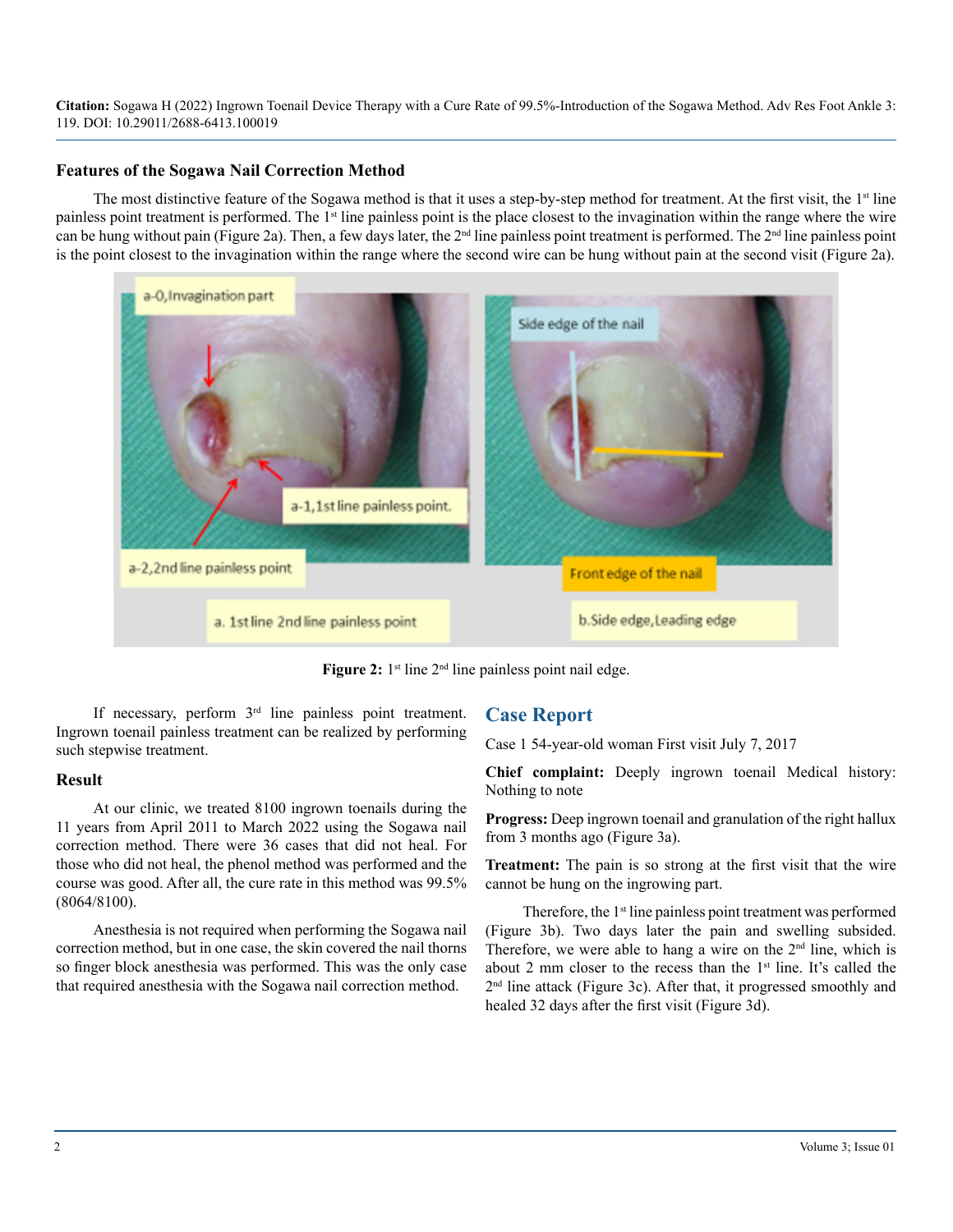**Citation:** Sogawa H (2022) Ingrown Toenail Device Therapy with a Cure Rate of 99.5%-Introduction of the Sogawa Method. Adv Res Foot Ankle 3: 119. DOI: 10.29011/2688-6413.100019





**Figure 3: Case 1:** 54-year-old female.

#### **Case 2**

25-year-old woman, first visit January 17, 2007

**Medical history:** Nothing to note

**Chief complaint:** Nail subsidence and severe pain.

**Progress:** One year ago, she underwent total nail avulsion for ingrown toenail treatment at another clinic. After that, the entire nail sank and became unable to grow forward. Complain of pain (Figure 4a).

**Treatment:** 11 days after the first visit, the second wire was hung (Figure 4b). 2.5 months after the first visit, the third wire was hung (Figure 4c). Nine months after the first visit, the nail was raised and steadily extended forward (Figure 4d). During this treatment she gave birth safely.

**Figure 4:** Case 2: 24-year old female.

#### **Discussion**

In the case of VHO, a method is adopted in which hooks are hooked on the nail edges on both sides [1]. Machiwire is a method started by Dr. Machida in 1999. In this method, a wire is passed through a hole made in the nail to fix the nail and the wire [2].

As far as the author knows, there is no other method of adhering a wire to the surface of the nail to treat ingrown toenail (PubMed 2000-2021).

In the Sogawa method, there are 7 types of wire thickness, and they are used properly according to the hardness of the nail. We have never experienced any difficulty with this wire due to lack of straightening power.

When adhering a wire to a nail, there are various measures such as preparing the surface of the nails, a wire gripping device, a nail elevator that makes it easy to attach the wire. We are conducting remote training to acquire these skills.